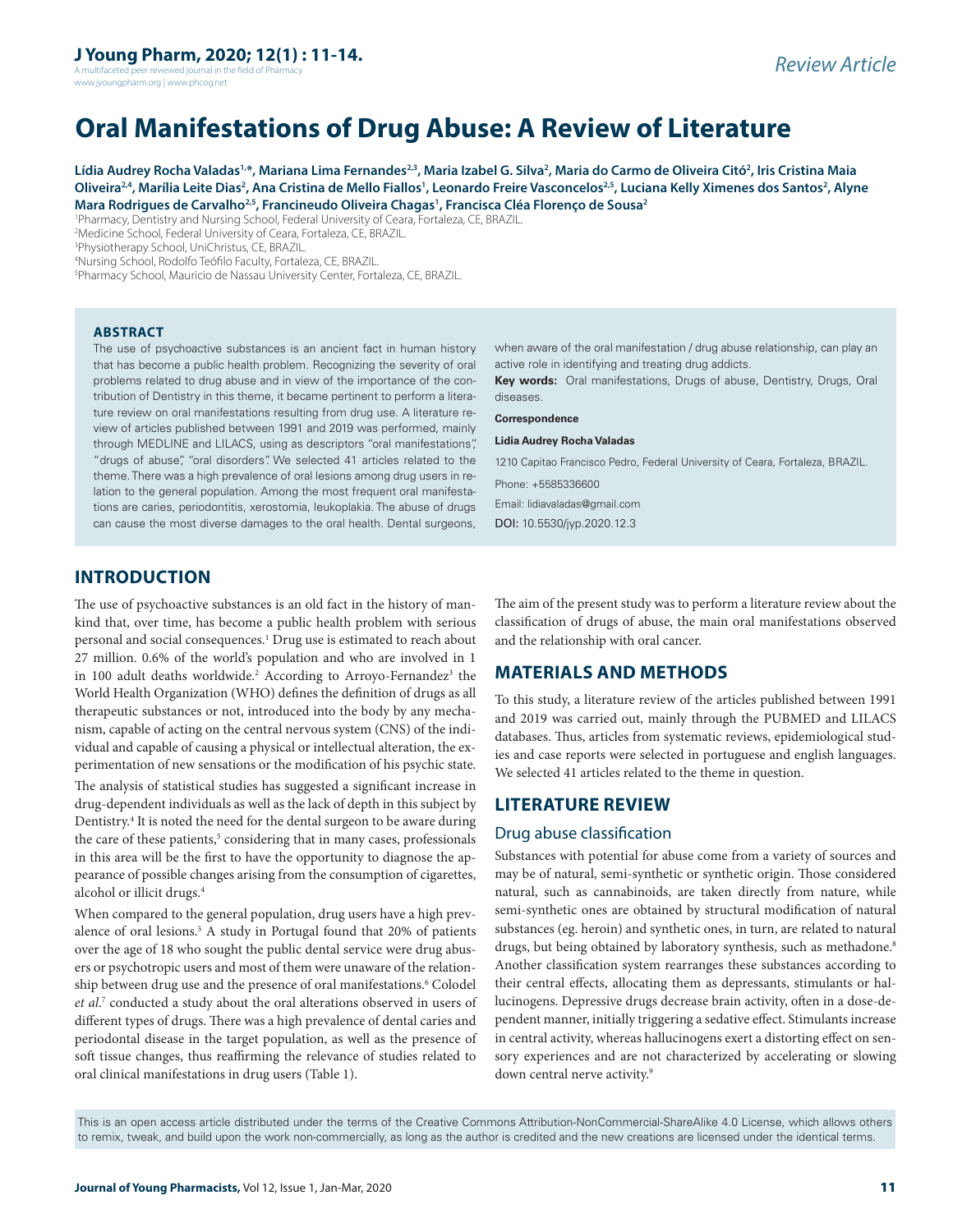## Alcohol

Alcohol consumption is the largest public health problem in Brazil and is largely responsible for the country's mortality,<sup>10</sup> yet its legal status makes it socially accepted and widely consumed.<sup>11</sup> Alcohol misuse has both deleterious effects for systemic health, as for oral health. In this case, the high consumption is related to the increased risk for periodontal diseases, as well as the manifestation of adverse effects during the treatment of these diseases. In addition, alcoholics often neglect oral hygiene, which favors the formation of periodontopathogenic biofilm, exacerbating the inflammatory response by increasing the amount of cytokines.<sup>12</sup>

Periodontal changes related to alcohol abuse include ulcer-necrotizing gingivitis, periodontitis, gingival recession and a greater amount of bone loss. Alcohol intake is also known to cause changes in saliva, causing decreased salivary flow.12 Because saliva has protective properties, reduced flow makes the mouth more susceptible to injuries such as caries and periodontitis. Morphological changes may be observed, such as accumulation of adipose tissue, duct hyperplasia, reduction of the proportion of acinar cells and reduction of immunoglobulin levels present in saliva.<sup>13</sup> The risk that alcohol offers to induce oral cancer still generates considerable controversy, however, it is known to possess the ability to irritate the oral mucosa epithelium and stimulate cell proliferation.<sup>14</sup> A study in Spain showed that patients who developed oral cancer drank distillates frequently.15

It should be remembered that mouth examination is often of fundamental importance for the early diagnosis of oral cancer in alcoholic patients. Patient orientation and appropriate referral to other health professionals will certainly positively interfere with the evolutionary aspect of oral cancer.<sup>12</sup>

#### Hallucinogens - Mushrooms and LSD

According to the current literature, there are records of more than 200 mushroom species with hallucinogenic potential. Species belonging to the genera Psilocybe, Panaeolus and Plusteus are commonly found in Brazil, marked by the presence of indolic alkaloids, especially psilocybin and psilocin.16 As well as psilocin and psilocybin, LSD (lysergic acid diethylamide), a product of Metabolism of the fungus *Claviceps purpurea*  also belongs to the class of hallucinogens indolalkylaminase with indistinguishable effects.7

In Europe and the United States, for example, there is a high prevalence of hallucinogenic mushroom use among young adults.17,18 It is known that in Brazil the consumption of these substances is not significant. Research on the possible oral manifestations caused by the use of LSD and mushrooms resulted in only one finding, Souza's work,<sup>19</sup> which briefly relates the use of hallucinogens to orofacial damage such as bruxism and trismus.<sup>6,19</sup>

#### Amphetamines

Methamphetamine is a powerful, highly addictive stimulant that affects multiple systemic organs, increasing physical activity and wakefulness and producing other effects including cardiac arrhythmias, hypertension, hallucinations and violent behavior.<sup>20</sup> Methamphetamine has been linked to various oral problems. Dental patients who abuse methamphetamine may have poor oral hygiene, reduced salivary flow, xerostomia, rampant caries and excessive tooth wear. In a study conducted in California, it was found that methamphetamine users had a higher number of dental diseases and reported more dental problems than non-users, thus establishing the influence of the drug on oral health.<sup>20,21</sup> Dental treatment of users of methamphetamine users can be challenging, requiring a thorough medical history and careful oral examination, but the most important factor in treating oral effects is to get the patient to stop using the drug. Therefore, dental surgeons need to be aware of the oral manifestations and the medical risks posed by these patients.<sup>20</sup>

#### Cannabinoids

The prevalence of marijuana use is outnumbered only by alcohol and tobacco and is the most widely used illicit drug in the world.<sup>22</sup> Some studies suggest that society generally pays less attention to the damage caused by marijuana because of its ill effects as obvious as other drugs. However, in recent years, research has begun to invest in evaluating the extent of the effects of the use of this drug.<sup>23</sup>

|  |  |  |  |  | Table 1: Drugs of abuse and their main oral manifestations. |
|--|--|--|--|--|-------------------------------------------------------------|
|--|--|--|--|--|-------------------------------------------------------------|

| <b>DRUG ABUSE</b>       | <b>MAIN ORAL MANIFESTATIONS</b>                                                                                                                                                                                                                                                                                                  |  |  |  |
|-------------------------|----------------------------------------------------------------------------------------------------------------------------------------------------------------------------------------------------------------------------------------------------------------------------------------------------------------------------------|--|--|--|
| Alcohol                 | Dental Caries; Necrotizing ulcerative gingivitis; Periodontitis; Gingival recession; Decreased<br>salivary flow. <sup>5,12,13</sup>                                                                                                                                                                                              |  |  |  |
| Hallucinogens           | Orofacial damage; Bruxism; Trism. <sup>6,19</sup>                                                                                                                                                                                                                                                                                |  |  |  |
| Amphetamines            | Decreased salivary flow; Xerostomia; Rampant caries; Excessive tooth wear. <sup>20,40</sup>                                                                                                                                                                                                                                      |  |  |  |
| Cannabinoids            | Caries; Periodontitis; Cannabic stomatitis; Sialostasis; Xerostomia; Leukoplakia; Increased<br>bacterial plaque; Moderate and severe gingivitis; Candidosis; Oral papilloma; Risk of<br>development of oral cancer. <sup>6,19,24</sup>                                                                                           |  |  |  |
| Cocaine and derivatives | Palatal perforations; Irritation and dryness of the oral mucosa; Acute pain; Acute necrotizing<br>ulcerative gingivitis (GUN); Periodontitis; Gingival laceration; Atypical white lesions on the<br>gums; Dental abrasion and erosion; Bruxism; TMJ pain; Morning headaches; Glossodynia;<br>Angular cheilitis. <sup>26-29</sup> |  |  |  |
| Ecstasy                 | Xerostomia; Caries; Tooth erosion; Bruxism; Trismus; Bite of lips and tongue; Tremor of the face;<br>Nystagmus; Abfraction injuries; Dentin sensitivity; tooth mobility; Support bone resorption;<br>Gingival necrosis; Oral ulcers; Paraesthesias; Alteration of phonation; Jaw edema. <sup>6,35,36</sup>                       |  |  |  |
| Nicotine                | Periodontitis; Leukoplakia; Leukoedema; Necrotizing ulcerative gingivitis; Oral cancer; Oral<br>cancer. <sup>6,14,38</sup>                                                                                                                                                                                                       |  |  |  |
| Opioids                 | Atypical caries; Bruxism; Dental calculus; Necrotizing ulcerative gingivitis; Periodontitis;<br>Xerostomia; Herpes simplex; Oral papilloma; Candidiasis; Leukoplakia; Oral carcinoma. <sup>6,19</sup>                                                                                                                            |  |  |  |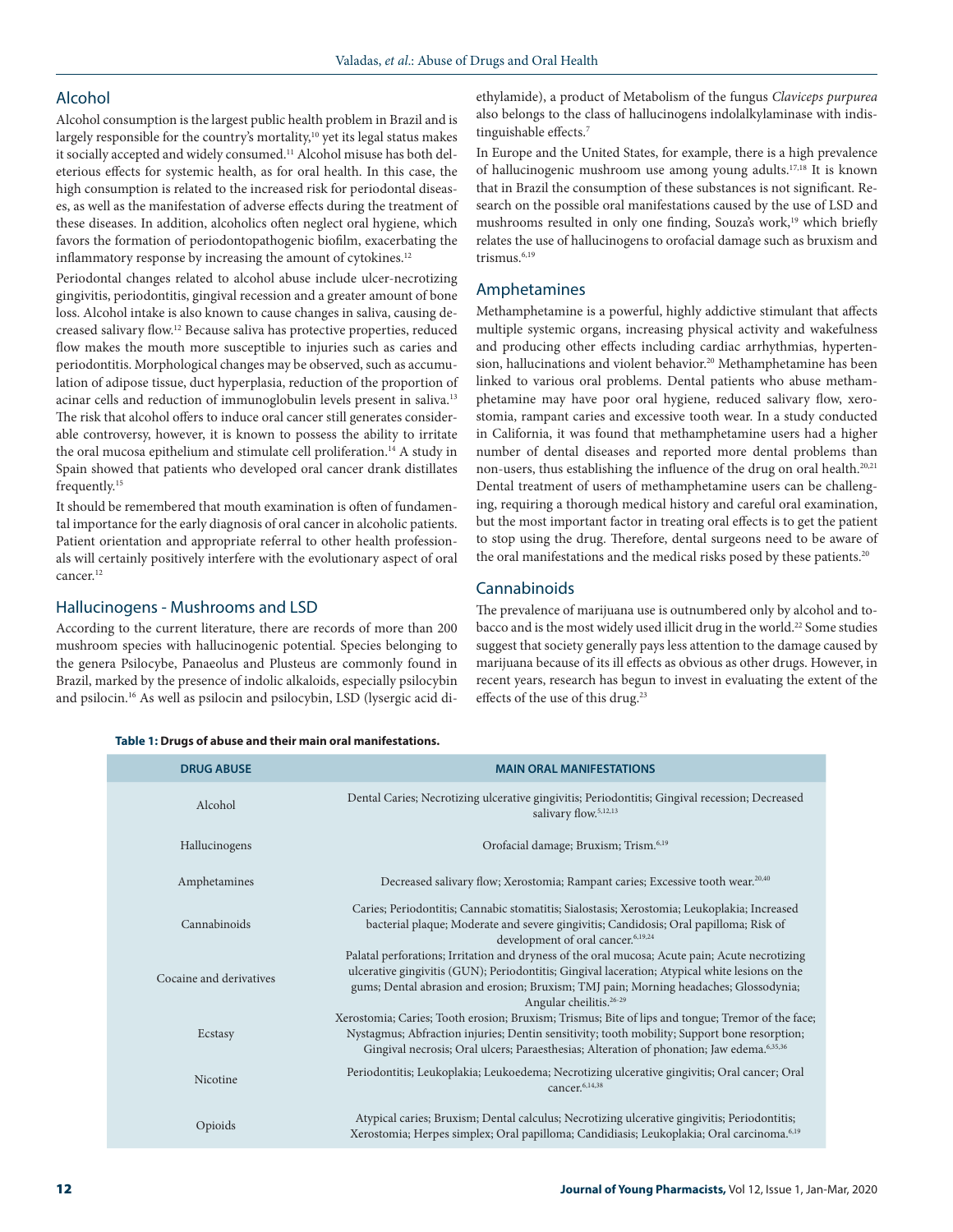Cannabis users generally have poorer oral health than non-users, with an increased risk of tooth decay and periodontal disease. Marijuana smoke has a carcinogenic potential and is associated with dysplastic changes and potentially malignant lesions in the oral mucosa such as leukoplakia and erythroplasia.24 Among the main manifestations related to cannabinoid use is cannabic stomatitis, which is an inflammation characterized by presenting oral mucosa leukoedema and hyperkeratosis;<sup>24</sup> sialostasis; xerostomia, with consequent increased risk of caries; leukoplakia; high rate of missing, filled and decayed teeth (DMFT); Increased bacterial plaque; moderate and severe gingivitis; alveolar bone loss; candida and possible appearance of oral papilloma.<sup>6,19</sup>

A synergistic effect between tobacco and cannabis smoke has been observed, suggesting that their risk interactions further increase their risk of developing oral cancer.24 Cannabis may also have variable effects on the Parasympathetic Nervous System, which, in combination with a stress response, such as a visit to the dentist and the use of epinephrinecontaining local anesthetic solutions may prolong the tachycardia already induced by substance use. Therefore, oral health care professionals should be aware of the various adverse effects of cannabis on patients' systemic and oral health and be aware of drug abuse and their medical history.<sup>24</sup>

#### Cocaine and derivatives

Cocaine is a natural substance extracted from the leaves of a plant that occurs exclusively in South America: Erythroxylon coca.<sup>25</sup> Cocaine abuse has increased in recent decades and as a result there has been an increase in reports of midpalatal perforations.<sup>26</sup> In addition, drug abuse has increased reports of cardiovascular disease, neurological, respiratory and gastrointestinal complications and orofacial destructive lesions.<sup>27</sup>

The vasoconstrictor effect caused by cocaine use may produce direct irritation and nasal and palatal mucosal ischemia, causing long-term oronasal perforation secondary to maxillary bone destruction. As a result, a number of changes in different locations of the respiratory and gastrointestinal mucosa have been reported, such as irritation and dryness of the oral and nasal mucosa, destruction of the nasal septum and nasal fossa sidewalls and, less frequently perforation, line middle or palate destruction.21,28-32

Cocaine and its derivatives, such as crack or oxide, present as major oral manifestations acute pain, severe gingivitis and may progress to periodontitis with exaggerated gingival retraction, sometimes evolving to acute necrotizing ulcerative gingivitis (NUG), gingival laceration, atypical white lesions gums (similar to burns), high DMFT index, presence of abrasion and dental erosion lesions, ischemic palate ulceration sometimes with palate perforation and nasal septum, mucosal dysplasia, bruxism, TMJ pain and morning headache; glossodynia, angular cheilitis and candidiasis.<sup>6,19,33</sup>

### Ecstasy

3,4-Methylenedioxymethamphetamine (MDMA, Ecstasy) is a derivative of amphetamine. Its pattern of use is similar to that of other drugs of abuse, but an increase in consumption by young people has been observed.<sup>34</sup> Although not a new drug, the vast majority of health professionals are unaware of its effects or complications resulting from its use.<sup>34</sup> According to Brand, Dun, Amerongen<sup>35</sup> ecstasy causes: xerostomia (48h after consumption), tooth decay, dental erosion, bruxism, trismus, lip and tongue bite, facial tremor, nystagmus, abbreviation lesions referentially to premolars and molars, dentin sensitivity, tooth mobility, support bone resorption, gingival necrosis (gingival fenestration), oral ulcers, paresthesias, alteration of phonation, painful edema of the buccal and labial zone of the jaws and diffuse perioral and intraoral edema (edema on the back of the tongue, bilateral grayish tonsillar region without evidence of ulceration or exudate). The severity of oral effects is correlated with the number of doses consumed and their frequency.<sup>6,35,36</sup>

#### Nicotine

Nicotine is one of the most widely used licit drugs, especially in the form of cigarettes, as it is the object of intense advertising and produces powerful physical dependence as well as psychological dependence.<sup>37</sup> It is known that nicotine consumption is related to alveolar bone loss, loss of periodontal insertion, formation of periodontal pockets and consequently loss of dental elements. This is due to the action of nicotine on the immune functions of monocytes and neutrophils in serum IgG reacting against Agregatibacter actinomycetemcomitans (Aa) which is an important oral pathogen. Thus, tobacco smoke has been identified as the main risk factor associated with periodontal disease.<sup>38</sup>

The influence of smoking on the host immune response has revealed that nicotine impairs neutrophil bactericidal activity against oral pathogens by inhibiting the production of superoxides and hydrogen peroxide, which are responsible for bacterial death.<sup>38</sup> nicotine use are: development of leukoplakia, which among the potentially malignant lesions is the one with the greatest transformation potential for malignant lesions; leukoedema, which is not necessarily an injury, but is more pronounced in smokers than in non-smokers;<sup>14</sup> acute necrotizing ulcerative gingivitis (NUG), which causes bleeding and fetid odor in the mouth and is directly related to the amount of cigarettes per day; lip cancer and oral cancer. All of these changes are at increased risk when there is a combination of smoking and excessive alcohol consumption.<sup>6</sup> Among the various factors related to oral cancer, alcoholism and smoking are described as the major contributors to its development.39

#### Opioids

Opium is obtained from the milky exudate from the incision of immature poppy seed capsules, whose scientific name is *Papaver somniferum*  L. To produce euphoric and analgesic effects, opium is often used in the form of chewing gum or solution. It can also be smoked in special pipes for effect.40 Opiate use can cause immune system modulation through central or peripheral mechanisms, which can accelerate the process of periodontal disease and make the individual more susceptible to fungal and viral infections.<sup>6</sup> Immunomodulatory effects occur not only in drug addicts, but also in patients who use morphine or other opioids for pain relief<sup>41</sup>

According to Souza,<sup>19</sup> opiate users may present some oral manifestations, such as: high DMFT, with the presence of atypical caries, bruxism; dental calculus; Gingivitis - which can develop into periodontitis and sometimes chronic ulcerative gingivitis (NUG); xerostomia; herpes simplex, cytomegalovirus, oral papilloma and candidiasis. Tobacco-conjugated heroin use may lead to a higher incidence of leukoplakia and oral carcinoma and methadone use is strongly associated with the onset of rampant caries.

#### **CONCLUSION**

Through the analysis of epidemiological studies on this theme, an increase in the incidence of psychoactive substance abuse cases was observed. This situation requires further improvement by health professionals, so that they can be better able to work with this patient profile. Abuse drugs can cause the most damage to oral health. These problems can range from cavities and periodontitis to more complex diseases such as oral mucosal cancer. Therefore, the need for a larger number of studies to help in the diffusion of this knowledge.

Dentists, when aware of the oral manifestation / drug abuse relationship, can play an active role in identifying and treating drug addicts. This identification can be understood as a gain from the point of view of